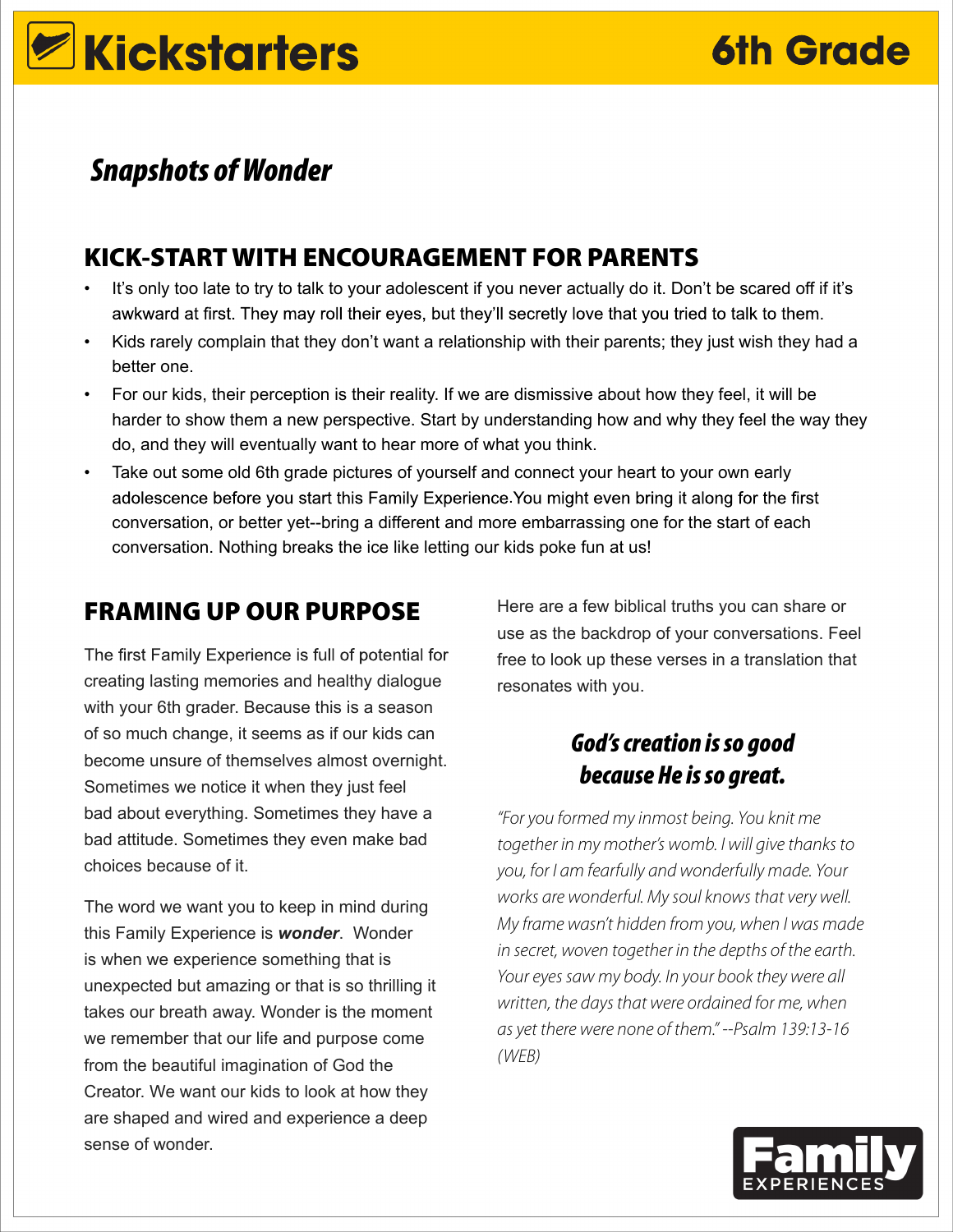# **Kickstarters 6th Grade**

Your child was probably really good at wonder when they were young. Figuring out that 4+4=8 stunned them. Watching a huge, bright green grasshopper captivated them. Most likely, they thought every colored page they finished was a work of art and that every game of chase on the playground demonstrated their superhuman speed! Probably the most important truth you can imprint on your 6th grader's heart this year is that, just like all of God's creation, they are "fearfully and wonderfully made."

## *When change happens, and life is hard, God is still there. And He is big enough to handle the tough stuff.*

"Haven't you known? Haven't you heard? The everlasting God, Yahweh, the Creator of the ends of the earth, doesn't faint. He isn't weary. His understanding is unsearchable. He gives power to the weak. He increases the strength of him who has no might. Even the youths faint and get weary, and the young men utterly fall; But those who wait for Yahweh will renew their strength. They will mount up with wings like eagles. They will run, and not be weary. They will walk, and not faint." --Isaiah 40:28-31(WEB)

As children get older, wonder begins to slip away a little, and they don't trust it as much. And when they trust it less, they don't see themselves the same way anymore. Suddenly, it's harder to believe that they can do anything. There are a lot more questions that they can't answer, and unkind voices tell them that they aren't very good at anything. That's your cue to tangibly remind them that God has not

changed and to show them God's strength when they don't feel very strong.

### **God wants to do amazing things in and through us.**

*"'...but that you may know that the Son of Man has authority on earth to forgive sins' (he said to the paralyzed man), 'I tell you, arise, and take up your cot, and go to your house.' Immediately he rose up before them, and took up that which he was laying on, and departed to his house, glorifying God. Amazement took hold on all, and they glorified God. They were filled with fear, saying, 'We have seen strange things today.'" --Luke 5:24-27(WEB)*

The people with Jesus that day had probably let go of wonder. They had probably lost hope that God could show up in such a remarkable way. But here is Jesus not only loving a paralyzed man but also healing the brokenness! The people were gripped with wonder.

The beginning of adolescence is the perfect time for you to help your child hold on tightly to wonder and expect to see amazing things as God shows up through all the changes and unexpected problems. Find ways to create space for your child to see the bigness and boldness of God's creation--everything from a gorgeous sunset on the beach, to towering mountain ranges, to her own reflection in the mirror. Do what you can to help them trust that there are no mistakes or mishaps in God's artistry--only masterpieces like Himself.